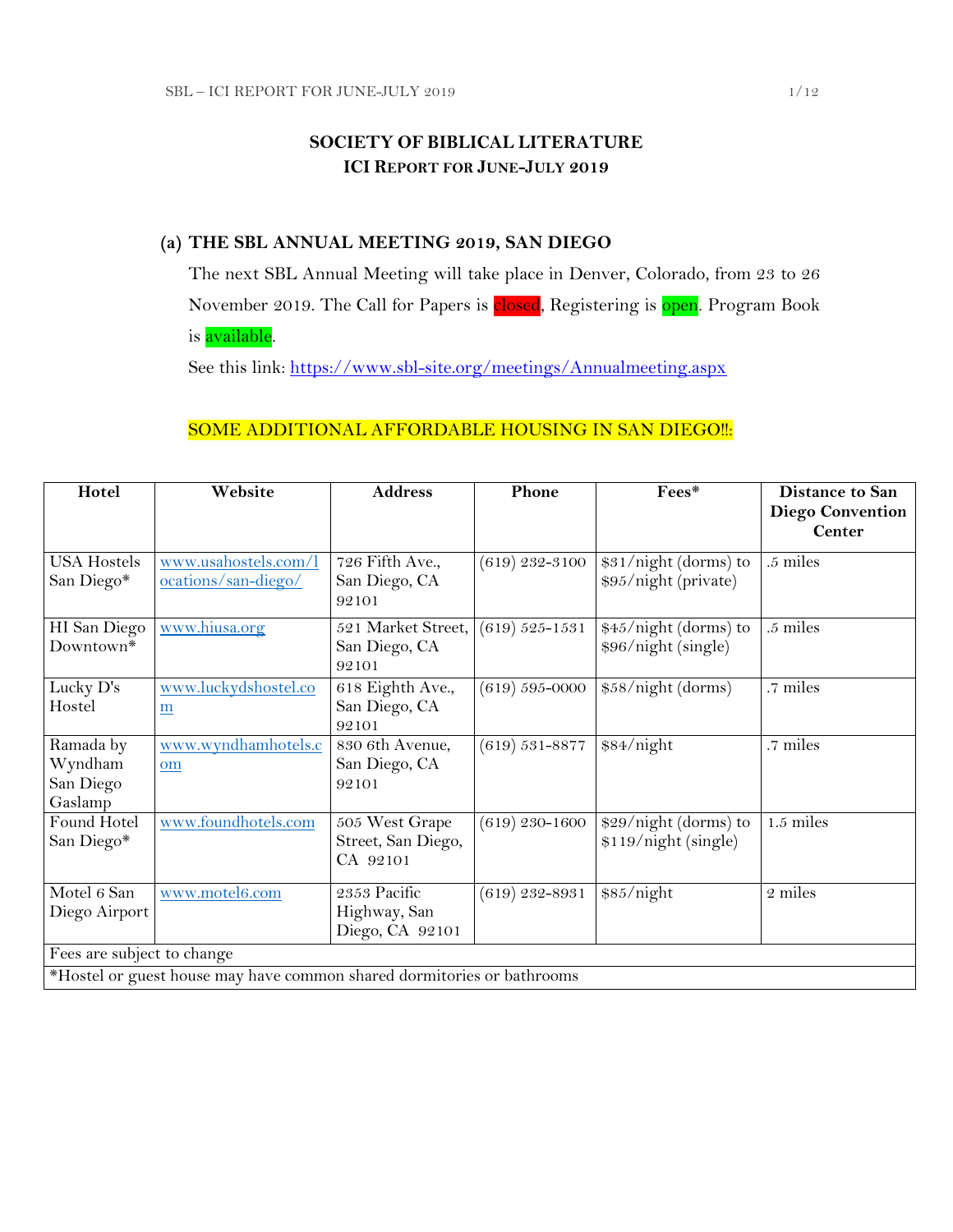#### **(b) THE SBL INTERNATIONAL MEETING 2020, ADELAIDE**

The next SBL International Meeting will take place in the University of Adelaide, Adelaide, Australia, from 5 to 9 July 2020. The Call for Papers is not open yet, Registering is not open yet. Program Book is not available yet.

See this link:<https://www.sbl-site.org/meetings/Internationalmeeting.aspx>

**Visa letters for travel to the Annual or International Meetings** In order to facilitate attendance by those in ICI countries at SBL Congresses, **[Samantha Spitzner](mailto:samantha.spitzner@sbl-site.org)** has been appointed as the SBL visa coordinator. Samantha will advise members who need visas in order to travel to and participate in the Annual or International Meetings. She will not prepare applications, but will be a source of information to aid members in submitting applications and will provide letters of intent if needed by those participating in the meeting as presenters or committee members. For more information, please contact Samantha directly.

#### **(c) SBL INTERNATIONAL TRAVEL AWARDS**

The SBL International Travel Awards offer opportunities to current SBL members outside North America to attend the Annual or International Meeting, to participate in the program, to enhance their professional development, and to build their network with fellow scholars. These grants help facilitate the work of Program Units and the International Cooperation Initiative ("ICI"). These grants are intended to support underrepresented and underresourced scholars. As such, preference will be given to women, people of historically underrepresented ethnicities, and members from **[ICI-qualifying countries](https://www.sbl-site.org/assets/pdfs/ICIcountries.pdf)**. A key criterion is an applicant's demonstrable financial need.

Four International Travel Award Panels (ITAP) will administer the awards each year, serving four geographic regions:

- Africa and Middle East
- Asia and Pacific
- Eastern Europe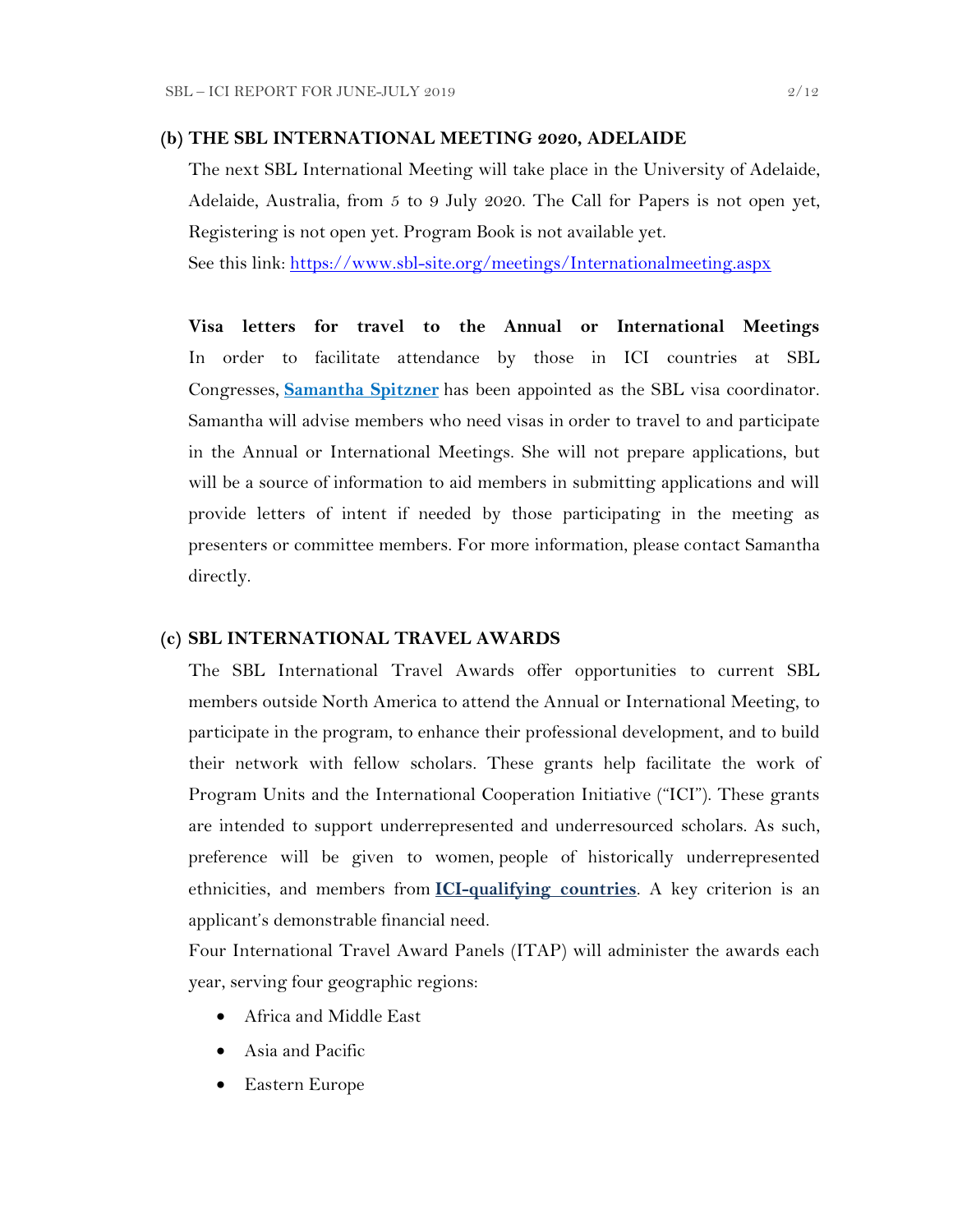Latin America and Caribbean

For awards offered in 2020, each ITAP will administer \$3,000 in awards in each region. The panels may determine the best distribution of funds (e.g., as one \$1000 and one \$2000 award, or as three awards of \$1000 each). The applicants must attend the Annual or International Meetings, but may or may not participate in the program, depending upon their needs expressed in the application. All grants include lodging (one room, single or shared) for four nights and complimentary meeting registration. Recipients may not have attended an Annual or International Meeting within the last five (5) years.

<https://www.sbl-site.org/membership/AMtravelgrant.aspx>

#### **(d) PUBLICATION IN [ANCIENT NEAR EAST MONOGRAPHS](http://www.sbl-site.org/publications/Books_ANEmonographs.aspx) (ANEM)**

ANEM is a series that was established by the SBL at the request of the International Cooperation Initiative (ICI), jointly published with the Universidad Católica Argentina's Centro de Estudios de Historia del Antiguo Oriente (CEHAO) and co-edited by Jeffrey Stackert and Juan Manuel Tebes. The series publishes volumes on the Ancient Near East (including ancient Israel) both in print and electronically, making them freely available for download. Paperback and hardback versions of the volumes are available, for a reasonable price.

To view the volumes published in the series, please go to

[http://www.sbl-site.org/publications/Books\\_ANEmonographs.aspx](http://www.sbl-site.org/publications/Books_ANEmonographs.aspx) (SBL English version)

<http://www.uca.edu.ar/anem> (CEHAO Spanish version)

The latest volume in ANEM is:

**SCHELLENBERG, Annette, Thomas KRUGER (eds.) Sounding Sensory Profiles in The Ancient Near East. Ancient Near East Monographs – Monografías sobre el Antiguo Oriente, Volume 25. Atlanta: Society of Biblical Literature – Centro de Estudios del Antiguo Oriente, 2019. 422 pp. ISBN 9781628372410**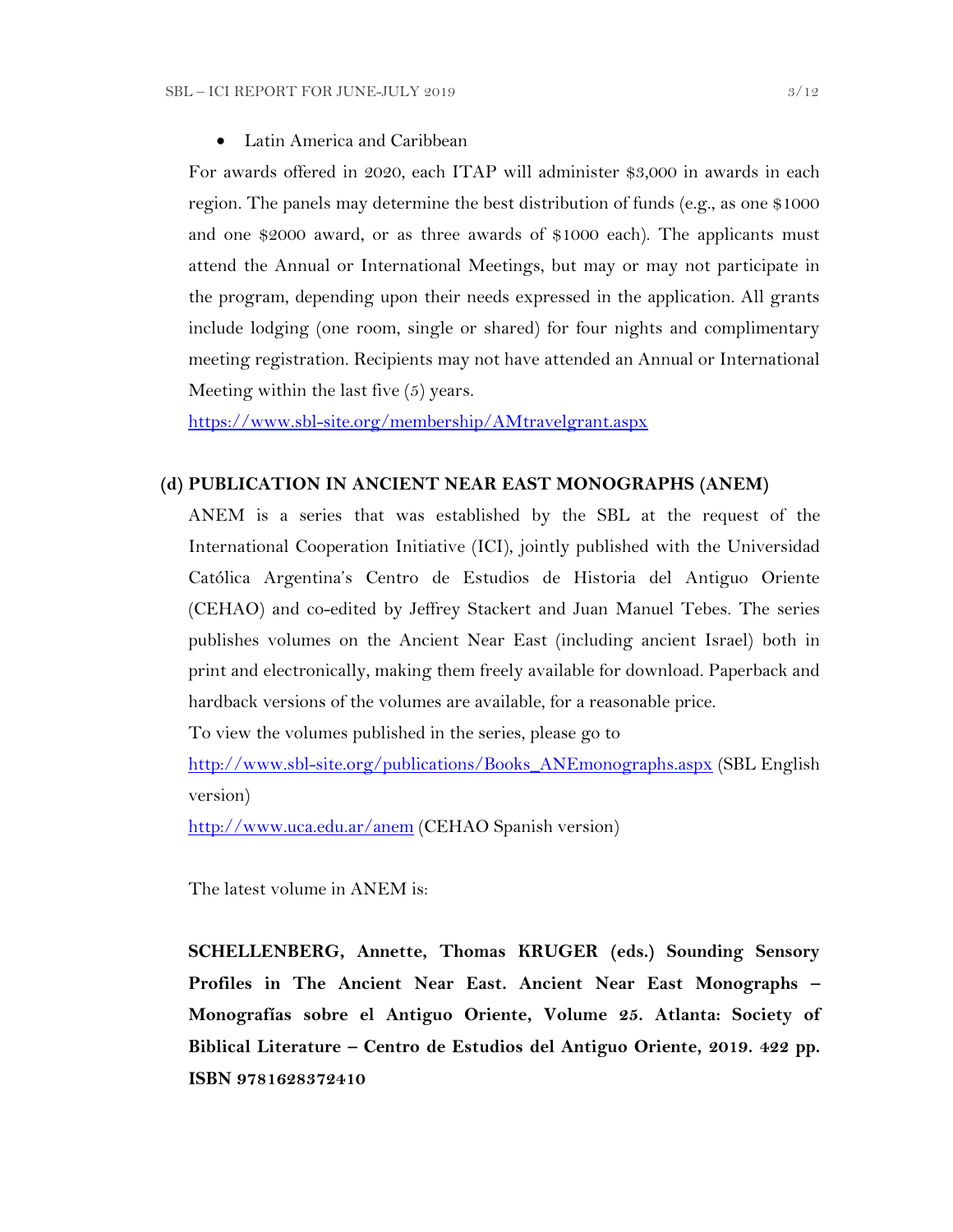An interdisciplinary essay collection from an international group of experts.

For several decades sociologists and cultural anthropologists have intensively researched the role of the senses in a variety of cultures, and their studies show how diverse cultures understand and evaluate the five or more senses differently. In this collection of eighteen essays, biblical and ancient Near Eastern scholars, as well as cultural anthropologists, apply the questions and methods from anthropological and sociological studies to Israel, Mesopotamia, and Egypt. Experts offer insights into the meaning of the senses in the ancient world, examining the classical senses (seeing, hearing, touching, smelling, tasting) as well as other senses (such as kinesthesis and the sense of balance) and sense-related issues (such as disgust, sensory imagination, and disabilities). This collection provides a stimulus and a basis for students and scholars to explore the senses in the ancient Near East.

Features:

- Exploration of the relationship between sensory experience and reasoning.
- Assessments of how theory and practice of the senses relate to each other.
- Essays examining connections between emotions and senses.

# **(e) PUBLICATION IN INTERNATIONAL VOICES IN BIBLICAL STUDIES (IVBS)**

IVBS is a series that was established by the SBL at the request of the International Cooperation Initiative (ICI), and which is co-edited by Monica Melanchthon and Jione Havea. IVBS encourages in particular submissions from scholars in the present seven international regions for which it has editorial boards: Africa, Central and Eastern Europe, Latin America, Middle East-South Asia, Northeast Asia, Pacific, and Southeast Asia. Interregional collaborations are also welcome. IVBS publishes works in English and in any other language for which its editors can find qualified peer reviewers. Any work published in IVBS is freely available to anyone in perpetuity. The series publishes work generally in the area of reception history and criticism. The scope is not limited to any particular biblical text or historical timeframe. The works will mainly be published in English and, wherever possible, also in primary languages of authors. For more information please go to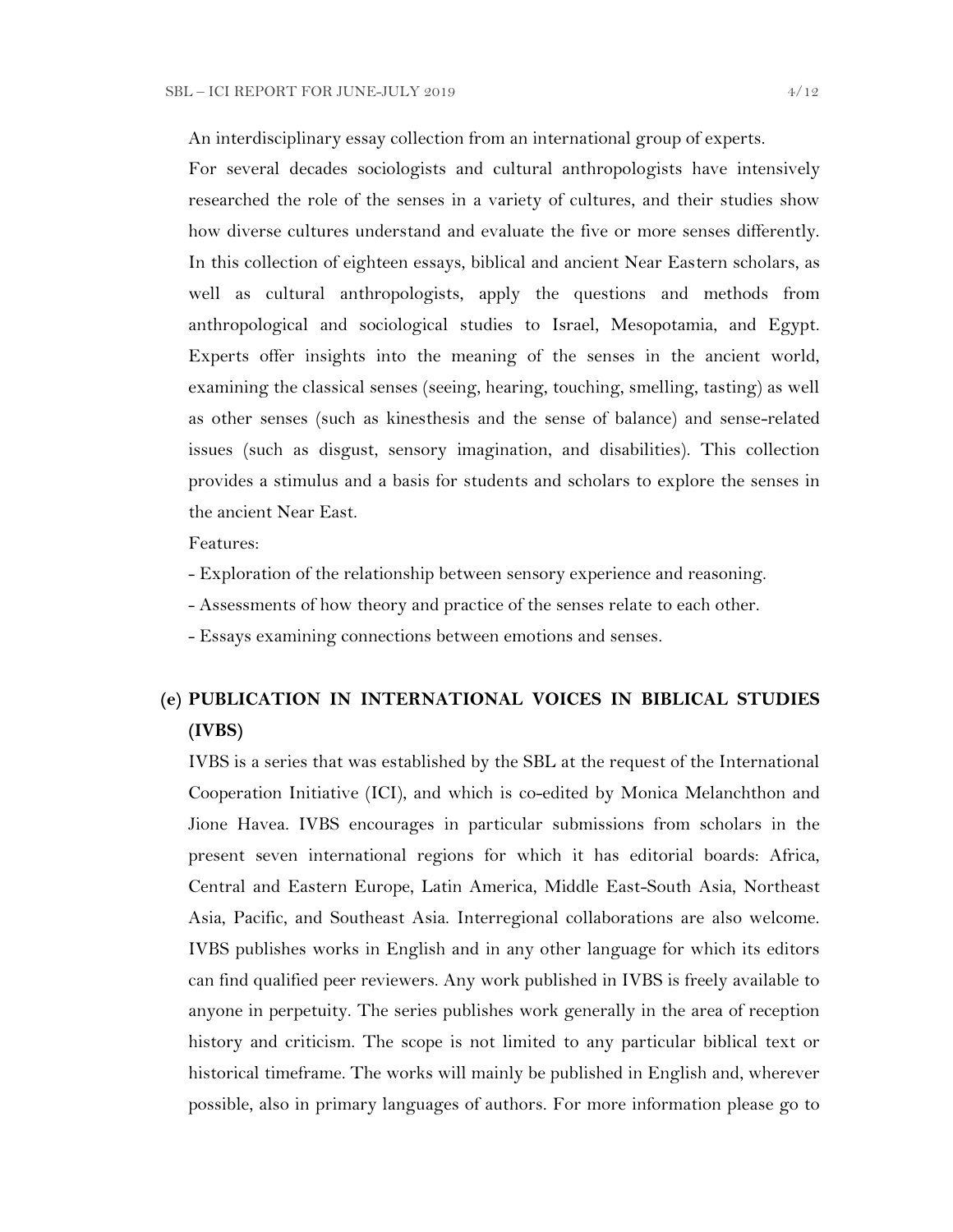[http://ivbs.sbl-site.org/home.aspx.](http://ivbs.sbl-site.org/home.aspx) If you would consider publishing your work in this series, feel free to contact one of the two general editors, [Monica Melanchthon](mailto:ivbs2010@gmail.com) or [Jione Havea.](mailto:jioneh@nsw.uca.org.au)

The latest volume in IVBS is:

## **Ahn, John (ed.) Landscapes of Korean and Korean American Biblical Interpretation. Atlanta: SBL Press, 2019.**

A groundbreaking first collection of Korean and Korean American biblical interpretation.

Essays by established and emerging Korean and Korean American scholars reflect a range of historical, textual, feminist, sociological, theological, and postcolonial readings. Contributors cast ancient contexts and even recent events in South Korea in light on familiar passages such as King Manasseh read through the Sewol Ferry Tragedy, David and Bathsheba's narrative as the backdrop to the prohibition against adultery, rereading the virtuous women in Proverbs 31:10–31 through a Korean woman's experience, visualizing the Demilitarized Zone (DMZ) and demarcations in Galatians, and introducing the extrabiblical story of Eve and Norea, her daughter, through story (re)telling. This volume of essays introduces Korean and Korean American biblical interpretation to scholars and students interested in contemporary contextual interpretations.

#### Features:

- An introduction of the "locative-textual" approach as a framework for Korean and Korean American biblical interpretation.

- New inroads by bridging Korean with Korean American biblical scholarship.

- Fresh grounds for fostering critical and contextual biblical scholarship by Koreans and Korean North Americans.

#### **(f) ICI ONLINE BOOK REPOSITORY**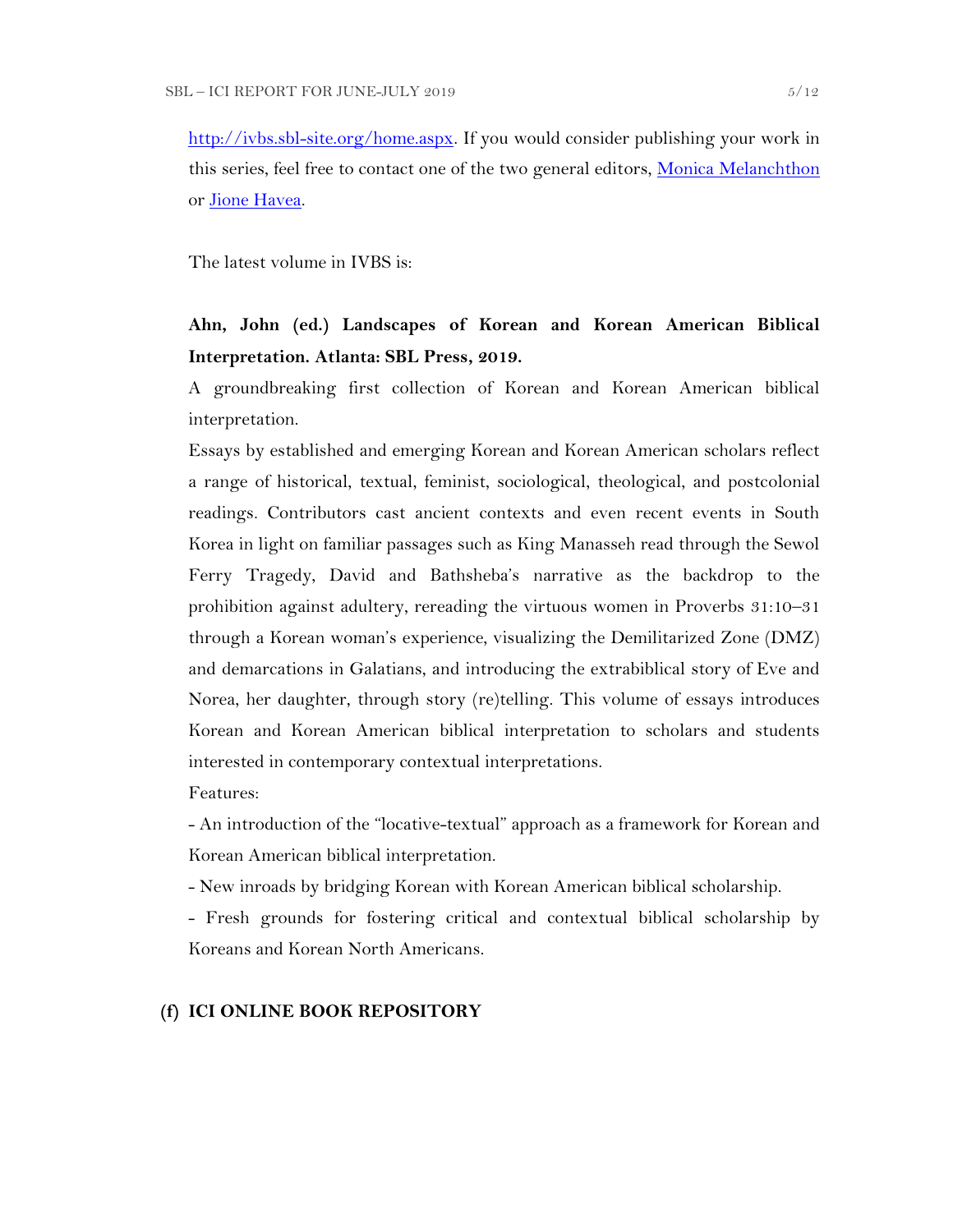For a **full alphabetic list of all publications available for free in the ICI book repository program**, please go to:

[http://www.sbl-site.org/publications/Books\\_ICIbooks.aspx](http://www.sbl-site.org/publications/Books_ICIbooks.aspx)

#### New books added to the repository!:

# **Herman, Geoffrey and Jeffrey L. Rubenstein, eds. The Aggada of the Bavli and Its Cultural World. Brown Judaic Studies 362. Providence: Brown Judaic Studies, 2018.**

The Babylonian Talmud (Bavli), the great compilation of Jewish law edited in the late Sasanian era (sixth–seventh century CE), also incorporates a great deal of aggada, that is, nonlegal material, including interpretations of the Bible, stories, folk sayings, and prayers. The Talmud's aggadic traditions often echo conversations with the surrounding cultures of the Persians, Eastern Christians, Manichaeans, Mandaeans, and the ancient Babylonians, and others. The essays in this volume analyze Bavli aggada to reveal this rich engagement of the Talmud with its cultural world.

## **Kauhanen, Tuukka. Lucifer of Cagliari and the Text of 1–2 Kings. Septuagint and Cognate Studies 68. Atlanta: SBL Press, 2018.**

In this book, Tuukka Kauhanen approaches the challenging case of the textual history of 1 and 2 Kings through citations of the text found within the writings of the fourth-century bishop of Sadinia, Lucifer of Cagliari. Kauhanen presents evidence that Lucifer's Latin text sheds important light on lost Hebrew and Greek pieces of the textual puzzle in Kings. In doing so, he compares all of Lucifer's extensive quotations of Kings to extant Greek witnesses as well as Old Latin witnesses where available and subsequently analyzes the probable reasons for textual variations. In each instance he attempts to choose the best possible candidate for the Old Greek reading and where that reading might reflect a nowlost Hebrew text.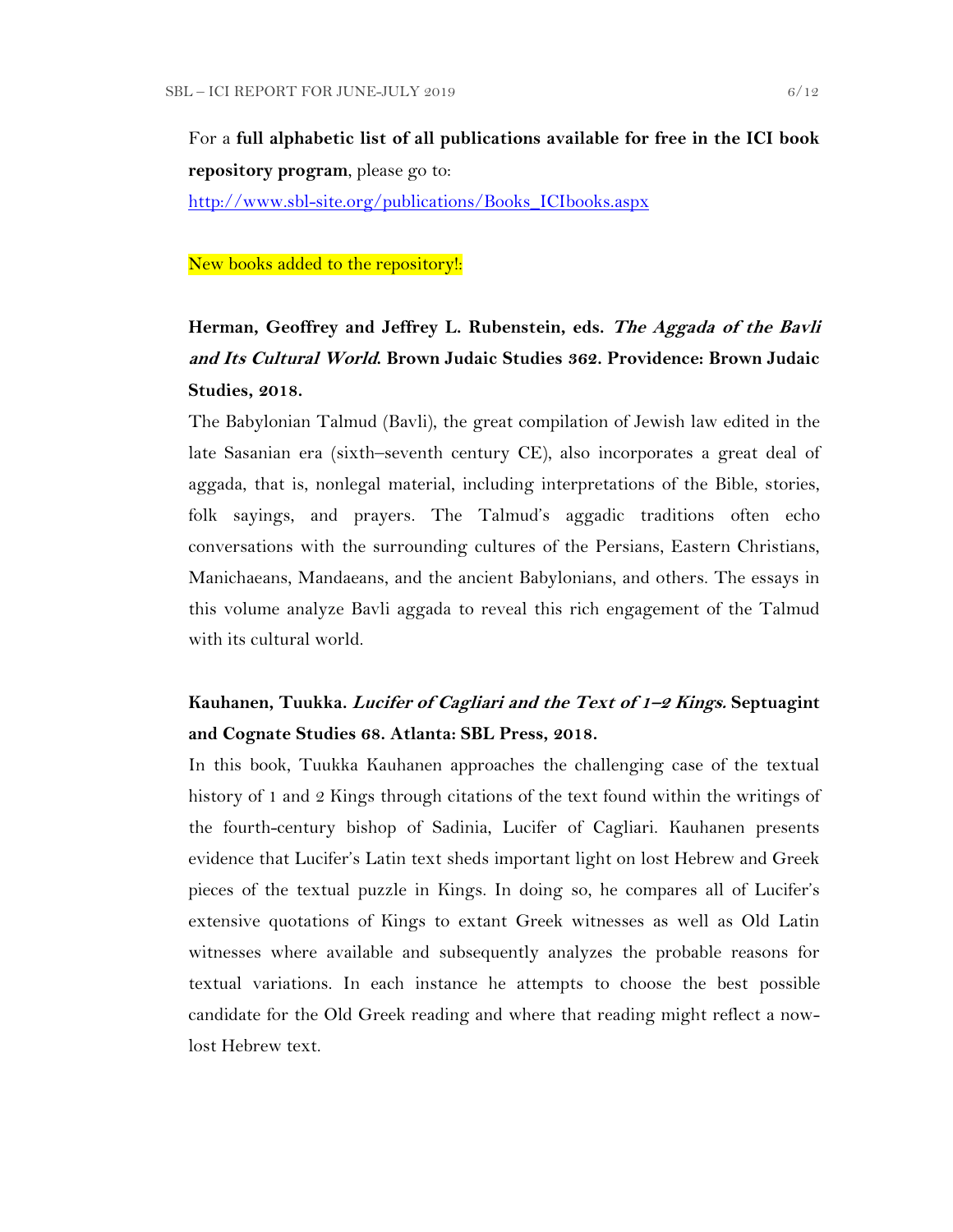## **Strømmen, Hannah M. Biblical Animality after Jacques Derrida. Semeia Studies 91. Atlanta: SBL Press, 2018.**

According to Genesis, humans are made in God's image but animals are not. Hannah M. Strømmen challenges this view by critiquing the boundary between humans and animals in the Bible through the work of philosopher Jacques Derrida. Building on Derrida's The Animal That Therefore I Am, Strømmen brings to light significant moments where the lines between the divine, human, and animal are ambiguous in a rich range of biblical texts, from Noah as the first carnivorous man in Genesis 9 to Revelation's beasts.

## **Schmid, Josef. Studies in the History of the Greek Text of the Apocalypse: The Ancient Stems. Text-Critical Studies 11. Atlanta: SBL Press, 2018.**

Josef Schmid's landmark publication, *Studien zur Geschichte des Griechischen Apokalypse-Textes*, has been the standard work for understanding Revelation's Greek manuscript tradition and textual history for more than sixty years. Despite the fact that most major studies on the book are based on Schmid's work, the work itself has long been out of print, making it difficult for the broader scholarly community to reassess Schmid's conclusions in light of recent manuscript discoveries and technological advances. This new translation of the work makes Schmid's detailed review of the history of textual scholarship; his comprehensive examination of the origin, history, and development of the Greek manuscripts of the book of Revelation; and his assessment of John's peculiar linguistic writing style accessible to a new generation of scholars.

### **(g) JSTOR**

JSTOR provides free or low cost access to more than 1,500 institutions in 69 countries.

More than 1,500 institutions in Africa and other developing nations receive access to JSTOR free of charge or for steeply reduced fees. This is made possible through a combination of philanthropic support and the fees paid by libraries in other countries around the world, as well as publishers' eagerness to support this work.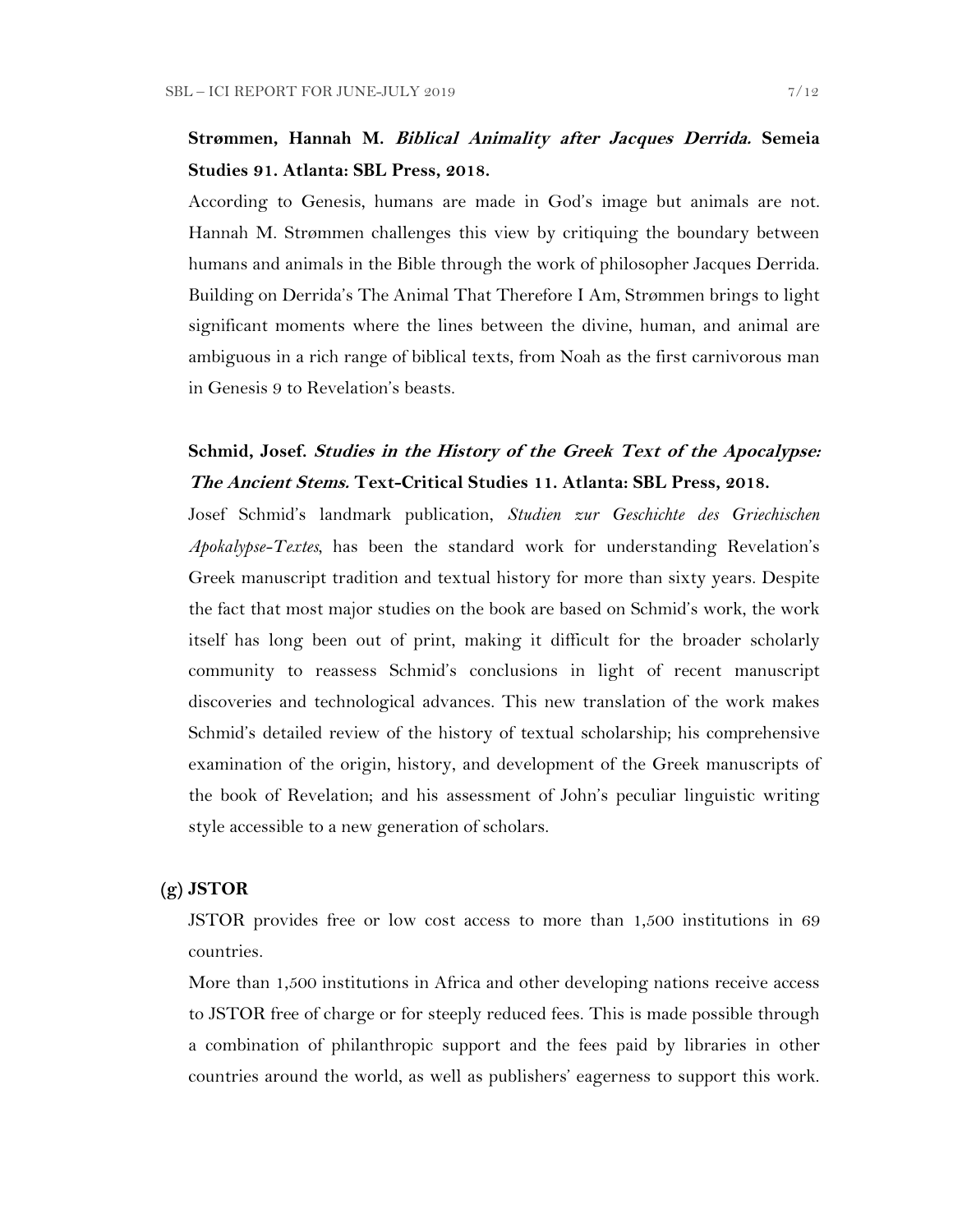More information is available about JSTOR's [African Access](http://about.jstor.org/libraries/african-access-initiative)  [Initiative](http://about.jstor.org/libraries/african-access-initiative) and [Developing Nations Access Initiative](http://about.jstor.org/libraries/developing-nations-access-initiative) programs.

#### Need JSTOR Access?

As part of your Society of Biblical Literature membership, save 50% on the annual JPASS plan, your personal access to the JSTOR archive. With more than 1,900 scholarly journals, JSTOR is one of the world's leading academic databases. Millions of users worldwide rely on JSTOR for research, fact checking, and book reviews. This discounted subscription includes unlimited reading access and 120 article downloads. JSTOR adds new titles every month so you'll have a growing collection of the world's leading peer-reviewed journals only a click away.

To access the discounted JPASS, log-in to the SBL website with your member ID. Just below where you entered your member ID, click membership benefits. You will see JSTOR's JPASS among the benefits and a link "To get your savings: click here."

#### **(h) ICI TEACHING COLLABORATION PROGRAM**

In order to facilitate the exchange of scholars and institutions in biblical studies across the globe, a teaching collaboration program is run by the ICI. The facility consists of lists of scholars and institutions interested in exchanges that are made available on the SBL website.

See: [http://sbl-site.org/educational/ICITeaching.aspx.](http://sbl-site.org/educational/ICITeaching.aspx) If you or your institution is interested in such collaboration, please visit the site and enroll yourself in these lists. For more information, contact [Jackie du Toit.](mailto:dutoitjs@ufs.ac.za)

### **(i) SBL WOMEN'S ARCHIVE PROJECT NEW!**

The number of women and the types of roles they hold in the SBL have been increasing since Anna Ely Rhoads joined in 1894. Women push methodological boundaries, teach and mentor students, and support guild initiatives by serving as editors, program chairs, committee members, and officers. To honor women's accomplishments and to consider the unique challenges they continue to face, the Society is developing a digital archive to preserve the stories of women in the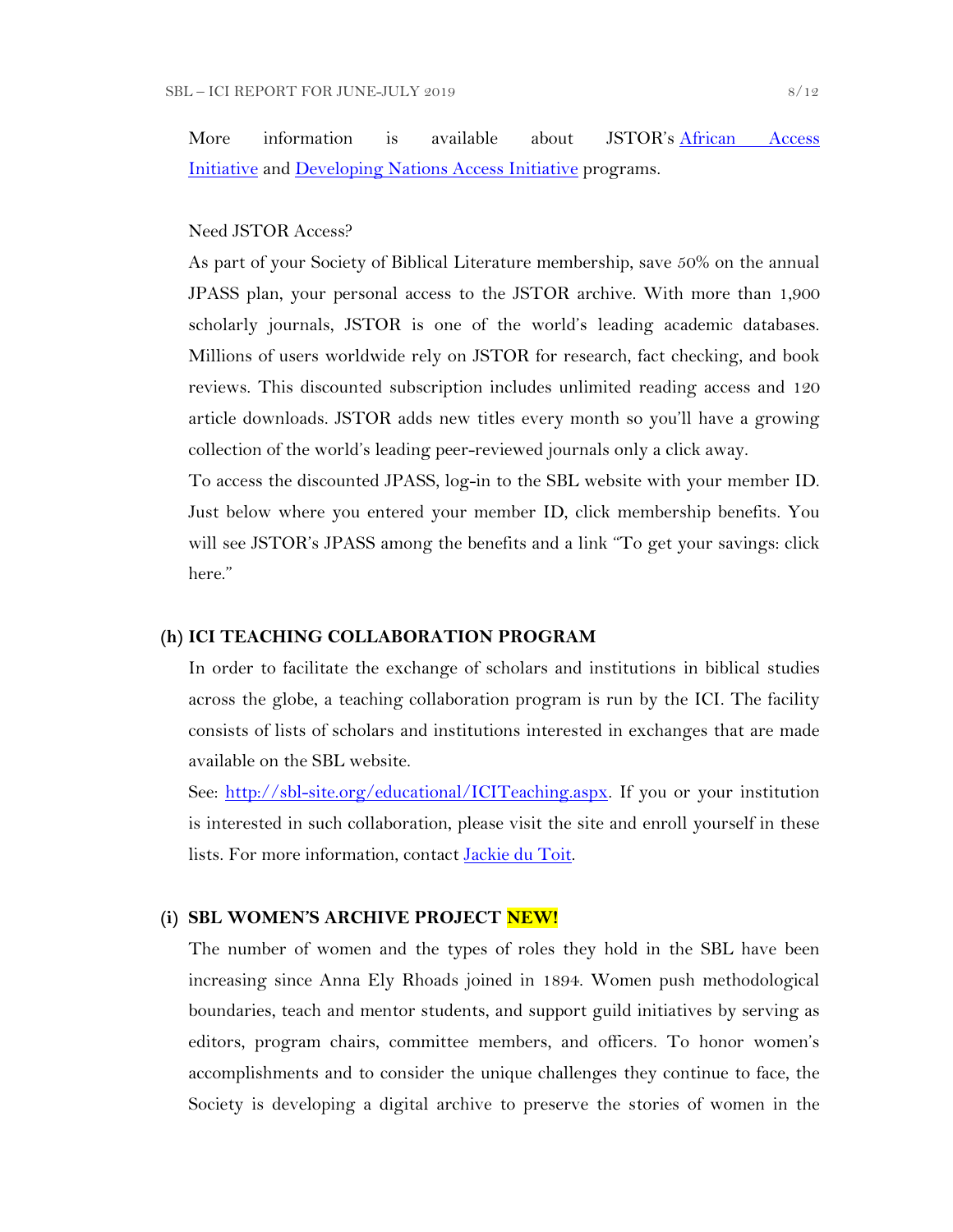guild. We invite women members to share their personal stories through video, audio, pictorial, and written reflections. Submissions will become part of the official SBL archival records. It is our hope that this will become the first of many archive projects that will preserve the unique experience of members from a guild that continues to grow, change, and become more inclusive.

For more reflection guidelines and submission instructions, see the SBL Women's Archive [page.](https://nam04.safelinks.protection.outlook.com/?url=http%3A%2F%2Fr20.rs6.net%2Ftn.jsp%3Ff%3D001UxB5SQIuVUKz9COuM3IsPWnWKqoK39z2VG4xqTm8KZlA_ZE17Z7Fa2PmCgTjMMxZJIpcAIjlvUF-irxd2rwYbEMLTrV0K_WM51IpZKkkhMDgd8_9aVPRw3rlId_KW8E944PO6OC3qczzRWSY7H-TuxvuErx13KKirGuJ38oWvop66nka2FiuLpzq0iT-us5e%26c%3DQ2tCZ6oCYeHLWgeasA7YFffpqmCkeEopn2jFFHww1HRSHdGZkow9Cg%3D%3D%26ch%3Dndma_uDxhxPhjRABmkw-gBQiRkfwAotBZK8Ps3z0wu4oDwHg9u9sLg%3D%3D&data=02%7C01%7CWALFORD_ND%40mercer.edu%7Cf513cd74ff8548bede3608d6b5da7f75%7C4fb34d2889b247109bcc30824d17fc30%7C0%7C0%7C636896347381808305&sdata=tiSsidRd6oL6K11UbD%2BSSPY7fRIjvdDnpsEU3BWCZRg%3D&reserved=0) Check out the [FAQ](http://r20.rs6.net/tn.jsp?f=001daD3lBrhj8ZbS8-GLHmkkfCXBAC1VygxiIGaWr04TSwAe6xpaQQvNJKWplVAEpG6TEU1_8KlnBObWx0oZC8x7WoLEp77_1CFtxX0KaAFLBjOBdYTd2f5qgWSoEYDRce9P__OLb1j9qY-AF3VQc1Y44LRzHcBpPqZU-EHsK1QZTJIoW4LFbKk7i8Ng-wzmNHDH6gAjZEh02zQc7Hju5X1UnsIvXFI2f0S&c=eIPPqaSd2_Vy4YClv5OeeUxZS30eJVZ-NpEqtmoT_RO1qkg45kBI_g==&ch=TNoNbOW4OE_N3IXbNrssVzBYer7u1PunhQWZuBYieCMVeDT7hGjUZQ==) for additional information about this project and the archive.

#### **(j) JOURNAL OF BIBLICAL LITERATURE (JBL) ARCHIVE**

Take note that an archive with JBL articles from volume 122.1 of 2003 through volume 130.1 of 2011 is available online to people accessing the SBL website from any ICI country. See [http://www.sbl-site.org/publications/ICI\\_JBLarchive.aspx.](http://www.sbl-site.org/publications/ICI_JBLarchive.aspx) All articles in those volumes can be downloaded for free!

#### **(k) THE SBL WEBSITE**

The SBL website (on the SBL Press page) has a facility where one can search the full text of all SBL books! For this very convenient tool, see:

<http://sbl-site.org/publications/default.aspx>

For searching reviews of a vast number of academic publications, see the website of Review of Biblical Literature (RBL) at (you have to log in with your membership number):

<http://www.bookreviews.org/>

#### **(l) EVENTS**

The SBL maintains a significant list of events taking place anywhere in the globe. For the full list please go to<http://www.sbl-site.org/meetings/events.aspx> A selection of events is listed below—mainly those taking place in ICI regions. Please provide information on conferences in your region, including calls for

papers, to Sharon Johnson at  $\frac{\text{sharon.}(\partial s\text{bl-site.} \text{org.}}{\text{gl.}(\partial s\text{bl-site.} \text{org.}})$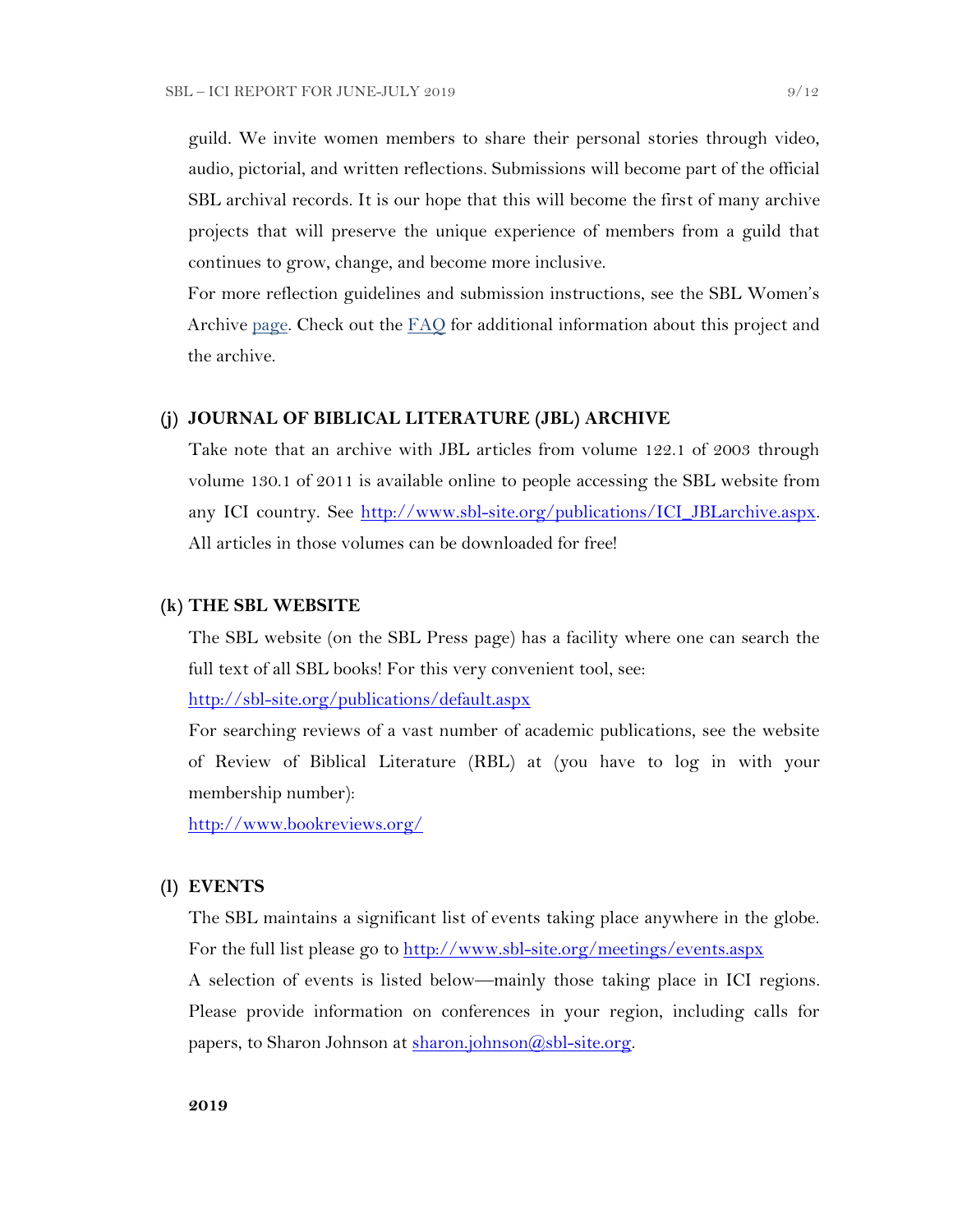## **7/30-8/2 Society for New Testament Studies**

SNTS 2019 General Meeting will be held in Marburg, Germany. <http://snts.international/general-meetings/>

## **8/4-8/9 International Organization for the Study of the Old Testament**

The 23rd Congress of IOSOT will be held at the University of Aberdeen. <https://www.abdn.ac.uk/events/conferences/iosot/index.php>

### **8/11-8/14 European Association of Biblical Studies**

2019 Annual Conference will be held in Warsaw, Poland. <https://www.eabs.net/>

# **8/20 CFP deadline: Existential Conceptions of the Relationship Between Philosophy and Theology**

We invite submissions for the topical issue of "Open Theology" (www.degruyter.com/view/j/opth) entitled "Existential Conceptions of the Relationship between Philosophy and Theology". This issue is prepared in connection with the conference "Figuring Existence" held in collaboration with the Centre of Theology and Modern European Thought, University of Oxford. <https://www.degruyter.com/page/1907>

### **8/23-8/29 2020 IAHR World Congress**

The 22nd Quinquennial World Conference of the International Association for the History of Religion (IAHR) will be in Dunedin, New Zealand. <https://www.iahr2020.kiwi/>

### **9/2-9/13 Oxford Biblical Hebrew Summer School**

Ten days of intensive teaching in biblical Hebrew - at the Oxford Centre for Hebrew and Jewish Studies. The course corresponds to two terms of intensive teaching for a full-time university student and is open to students with or without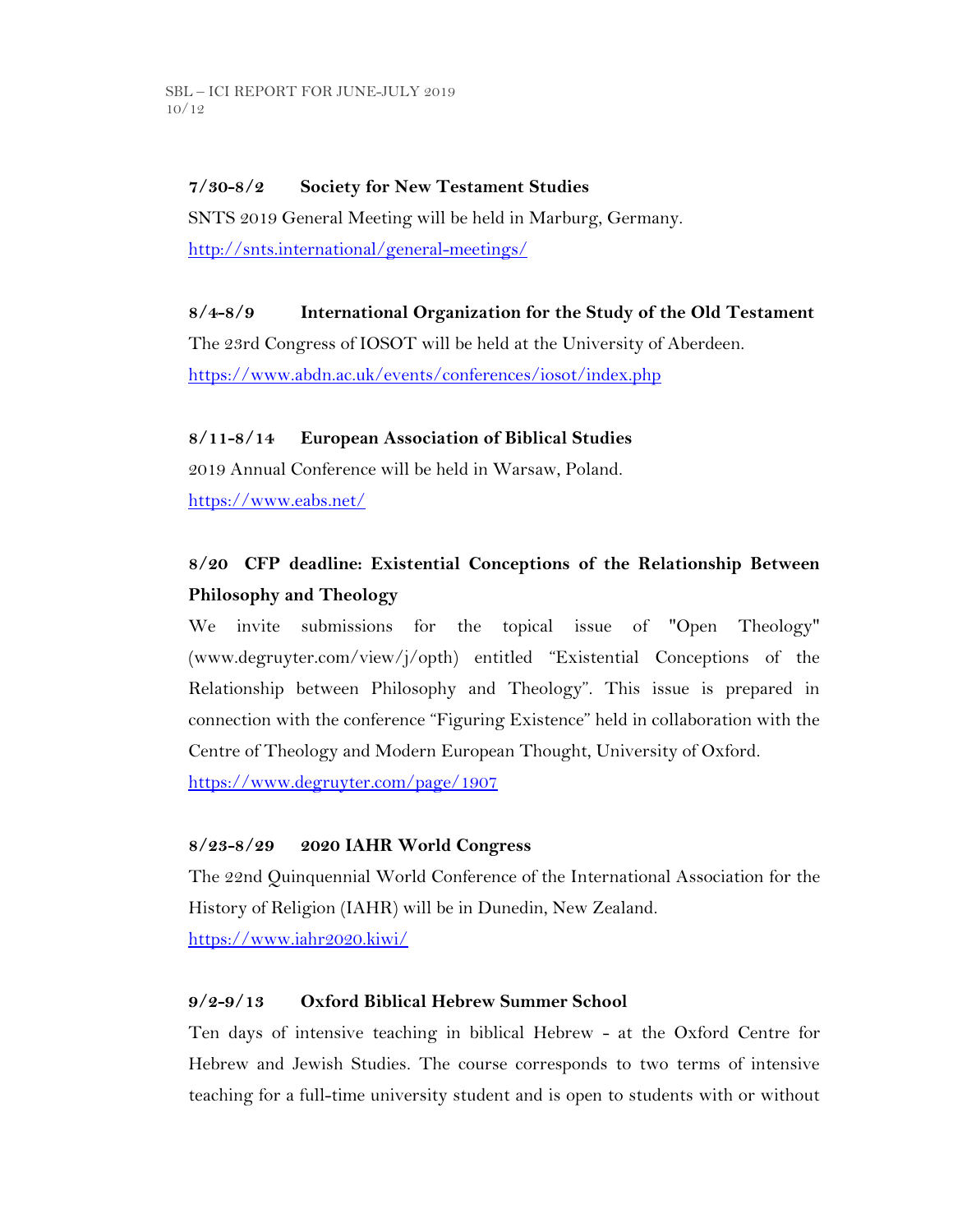experience of the language. The cost of the school is  $\angle 2300$  per student for 30 hours of language instruction.

<https://www.ochjs.ac.uk/biblical-hebrew-summer-school/>

# **9/30 CFP Deadline: Phenomenology of Religious Experience IV: Religious Experience and Description**

"Open Theology" (http://www.degruyter.com/view/j/opth) invites submissions for the topical issue "Phenomenology of Religious Experience IV: Religious Experience and Description", prepared in collaboration with the Society for the Phenomenology of Religious Experience (www.sophere.org).

# **10/23-10/24 Signs, Wonders and Mighty Works: God's Activity in the History of Salvation**

The Institute of Biblical Studies at the John Paul II Catholic University of Lublin, Poland,is hosting an international biblical conference dealing with the theme of miracles in the Bible and extra-biblical traditions of the ancient Mediterranean world.

<http://ocs.academicon.pl/index.php/test/Miracles/index>

## **2020**

# **4/30 CFP Deadline: Women and Gender in the Bible and the Biblical World**

"Open Theology" (http://www.degruyter.com/view/j/opth) invites submissions for the topical issue "Women and Gender in the Bible and the Biblical World", prepared in collaboration with the conference "Women and Gender in the Bible and the Ancient World", held by University of Glasgow.

<https://www.degruyter.com/page/1972>

## **(m) SBL EDUCATIONAL RESOURCES FREELY AVAILABLE**

There are links to numerous educational resources on the SBL website. The following are freely available: (i) Resources on Teaching the Bible; (ii) Freely